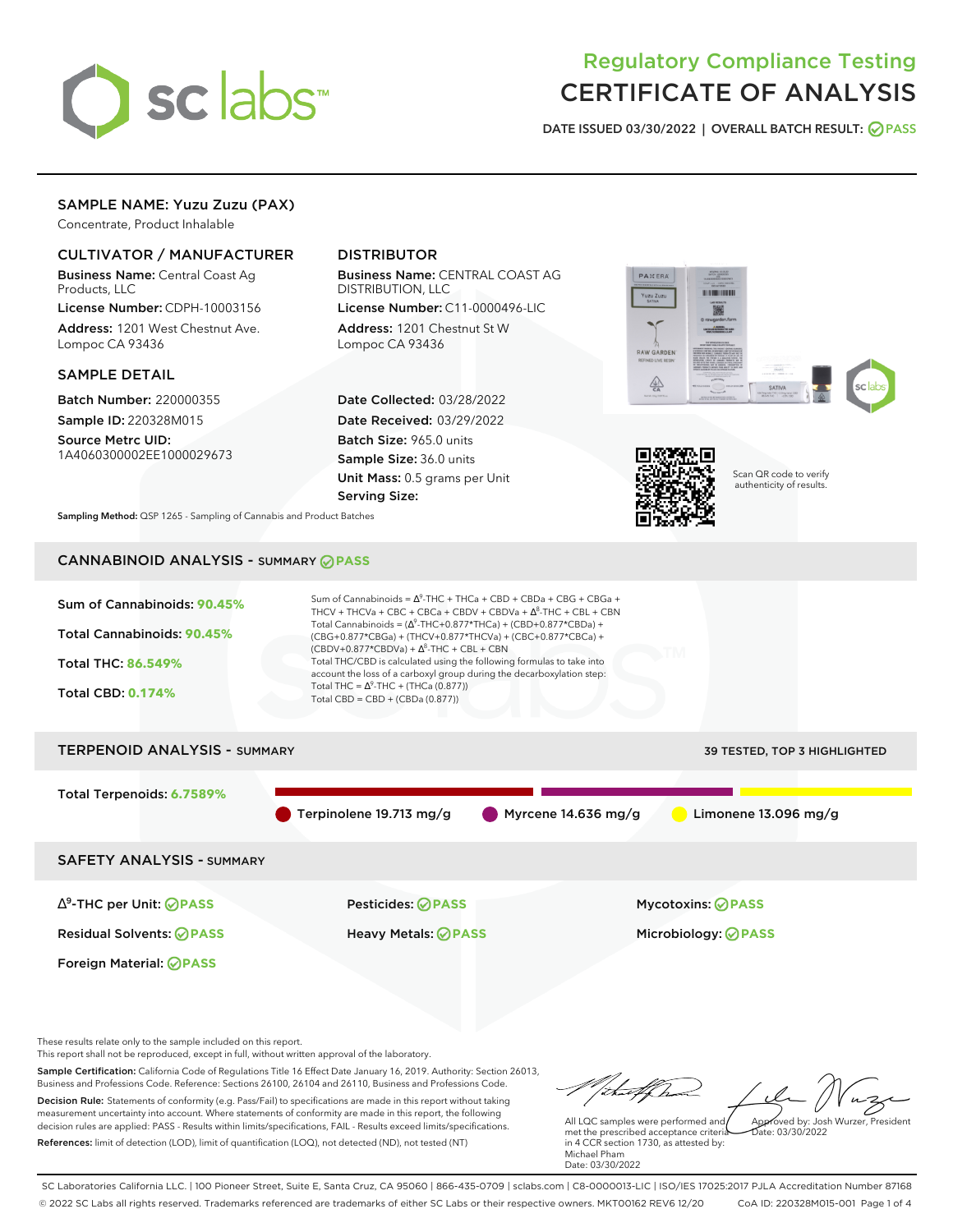



**YUZU ZUZU (PAX) | DATE ISSUED 03/30/2022 | OVERALL BATCH RESULT: PASS**

#### **CANNABINOID TEST RESULTS** - 03/30/2022 **PASS**

Tested by high-performance liquid chromatography with diode-array detection (HPLC-DAD). **Method:** QSP 1157 - Analysis of Cannabinoids by HPLC-DAD

#### TOTAL CANNABINOIDS: **90.45%** Total Cannabinoids (Total THC) + (Total CBD) +

(Total CBG) + (Total THCV) + (Total CBC) +  $(Total CBDV) +  $\Delta^8$ -THC + CBL + CBN$ 

TOTAL THC: **86.549%** Total THC (Ƽ-THC+0.877\*THCa)

TOTAL CBD: **0.174%**

Total CBD (CBD+0.877\*CBDa)

TOTAL CBG: 2.821% Total CBG (CBG+0.877\*CBGa)

TOTAL THCV: 0.43% Total THCV (THCV+0.877\*THCVa)

TOTAL CBC: ND Total CBC (CBC+0.877\*CBCa)

TOTAL CBDV: ND Total CBDV (CBDV+0.877\*CBDVa)

| <b>COMPOUND</b>  | LOD/LOQ<br>(mg/g)          | <b>MEASUREMENT</b><br><b>UNCERTAINTY</b><br>(mg/g) | <b>RESULT</b><br>(mg/g) | <b>RESULT</b><br>(%) |
|------------------|----------------------------|----------------------------------------------------|-------------------------|----------------------|
| $\Lambda^9$ -THC | 0.06 / 0.26                | ±23.195                                            | 865.49                  | 86.549               |
| <b>CBG</b>       | 0.06/0.19                  | ±0.866                                             | 28.21                   | 2.821                |
| <b>THCV</b>      | 0.1/0.2                    | ±0.17                                              | 4.3                     | 0.43                 |
| <b>CBN</b>       | 0.1/0.3                    | ±0.14                                              | 2.8                     | 0.28                 |
| $\Delta^8$ -THC  | 0.1 / 0.4                  | ±0.12                                              | 2.0                     | 0.20                 |
| <b>CBD</b>       | 0.07/0.29                  | ±0.063                                             | 1.74                    | 0.174                |
| <b>THCa</b>      | 0.05/0.14                  | N/A                                                | <b>ND</b>               | <b>ND</b>            |
| <b>THCVa</b>     | 0.07 / 0.20                | N/A                                                | <b>ND</b>               | <b>ND</b>            |
| <b>CBDa</b>      | 0.02/0.19                  | N/A                                                | <b>ND</b>               | <b>ND</b>            |
| <b>CBDV</b>      | 0.04 / 0.15                | N/A                                                | <b>ND</b>               | <b>ND</b>            |
| <b>CBDVa</b>     | 0.03/0.53                  | N/A                                                | <b>ND</b>               | <b>ND</b>            |
| <b>CBGa</b>      | 0.1/0.2                    | N/A                                                | <b>ND</b>               | <b>ND</b>            |
| <b>CBL</b>       | 0.06 / 0.24                | N/A                                                | <b>ND</b>               | <b>ND</b>            |
| <b>CBC</b>       | 0.2 / 0.5                  | N/A                                                | <b>ND</b>               | <b>ND</b>            |
| <b>CBCa</b>      | 0.07 / 0.28                | N/A                                                | <b>ND</b>               | <b>ND</b>            |
|                  | <b>SUM OF CANNABINOIDS</b> |                                                    | 904.5 mg/g              | 90.45%               |

#### **UNIT MASS: 0.5 grams per Unit**

| $\Delta^9$ -THC per Unit              | 1100 per-package limit | 432.74 mg/unit | <b>PASS</b> |
|---------------------------------------|------------------------|----------------|-------------|
| <b>Total THC per Unit</b>             |                        | 432.74 mg/unit |             |
| <b>CBD per Unit</b>                   |                        | $0.87$ mg/unit |             |
| <b>Total CBD per Unit</b>             |                        | $0.87$ mg/unit |             |
| Sum of Cannabinoids<br>per Unit       |                        | 452.2 mg/unit  |             |
| <b>Total Cannabinoids</b><br>per Unit |                        | 452.3 mg/unit  |             |

| <b>COMPOUND</b>         | LOD/LOQ<br>(mg/g) | <b>MEASUREMENT</b><br><b>UNCERTAINTY</b><br>(mg/g) | <b>RESULT</b><br>(mg/g) | <b>RESULT</b><br>(%) |
|-------------------------|-------------------|----------------------------------------------------|-------------------------|----------------------|
| Terpinolene             | 0.008 / 0.026     | ±0.3134                                            | 19.713                  | 1.9713               |
| <b>Myrcene</b>          | 0.008 / 0.025     | ±0.1464                                            | 14.636                  | 1.4636               |
| Limonene                | 0.005 / 0.016     | ±0.1454                                            | 13.096                  | 1.3096               |
| β-Caryophyllene         | 0.004 / 0.012     | ±0.1545                                            | 5.579                   | 0.5579               |
| $\beta$ -Pinene         | 0.004 / 0.014     | ±0.0259                                            | 2.915                   | 0.2915               |
| $\alpha$ -Pinene        | 0.005 / 0.017     | ±0.0144                                            | 2.142                   | 0.2142               |
| $\alpha$ -Humulene      | 0.009/0.029       | ±0.0396                                            | 1.585                   | 0.1585               |
| Linalool                | 0.009 / 0.032     | ±0.0455                                            | 1.537                   | 0.1537               |
| <b>B-Ocimene</b>        | 0.006 / 0.020     | ±0.0278                                            | 1.114                   | 0.1114               |
| Terpineol               | 0.009 / 0.031     | ±0.0478                                            | 0.999                   | 0.0999               |
| Fenchol                 | 0.010 / 0.034     | ±0.0247                                            | 0.819                   | 0.0819               |
| $\alpha$ -Phellandrene  | 0.006 / 0.020     | ±0.0072                                            | 0.682                   | 0.0682               |
| $\Delta^3$ -Carene      | 0.005 / 0.018     | ±0.0061                                            | 0.554                   | 0.0554               |
| $\alpha$ -Terpinene     | 0.005 / 0.017     | ±0.0058                                            | 0.503                   | 0.0503               |
| $\gamma$ -Terpinene     | 0.006 / 0.018     | ±0.0044                                            | 0.327                   | 0.0327               |
| trans-β-Farnesene       | 0.008 / 0.025     | ±0.0082                                            | 0.298                   | 0.0298               |
| Camphene                | 0.005 / 0.015     | ±0.0019                                            | 0.214                   | 0.0214               |
| <b>Borneol</b>          | 0.005 / 0.016     | ±0.0046                                            | 0.142                   | 0.0142               |
| Nerolidol               | 0.006 / 0.019     | ±0.0056                                            | 0.115                   | 0.0115               |
| Geraniol                | 0.002 / 0.007     | ±0.0038                                            | 0.110                   | 0.0110               |
| $\alpha$ -Bisabolol     | 0.008 / 0.026     | ±0.0042                                            | 0.100                   | 0.0100               |
| Valencene               | 0.009 / 0.030     | ±0.0036                                            | 0.067                   | 0.0067               |
| Eucalyptol              | 0.006 / 0.018     | ±0.0012                                            | 0.063                   | 0.0063               |
| Caryophyllene<br>Oxide  | 0.010 / 0.033     | ±0.0022                                            | 0.062                   | 0.0062               |
| Fenchone                | 0.009 / 0.028     | ±0.0013                                            | 0.058                   | 0.0058               |
| p-Cymene                | 0.005 / 0.016     | ±0.0010                                            | 0.046                   | 0.0046               |
| Sabinene                | 0.004 / 0.014     | ±0.0004                                            | 0.042                   | 0.0042               |
| Guaiol                  | 0.009 / 0.030     | ±0.0014                                            | 0.037                   | 0.0037               |
| Sabinene Hydrate        | 0.006 / 0.022     | ±0.0010                                            | 0.034                   | 0.0034               |
| Nerol                   | 0.003 / 0.011     | N/A                                                | $<$ LOO                 | $<$ LOQ              |
| Citronellol             | 0.003 / 0.010     | N/A                                                | $<$ LOQ                 | 100                  |
| Isopulegol              | 0.005 / 0.016     | N/A                                                | ND                      | ND                   |
| Camphor                 | 0.006 / 0.019     | N/A                                                | ND                      | ND                   |
| Isoborneol              | 0.004 / 0.012     | N/A                                                | ND                      | ND                   |
| Menthol                 | 0.008 / 0.025     | N/A                                                | ND                      | ND                   |
| Pulegone                | 0.003 / 0.011     | N/A                                                | ND                      | ND                   |
| <b>Geranyl Acetate</b>  | 0.004 / 0.014     | N/A                                                | ND                      | ND                   |
| $\alpha$ -Cedrene       | 0.005 / 0.016     | N/A                                                | ND                      | ND                   |
| Cedrol                  | 0.008 / 0.027     | N/A                                                | ND                      | ND                   |
| <b>TOTAL TERPENOIDS</b> |                   |                                                    | 67.589 mg/g             | 6.7589%              |

SC Laboratories California LLC. | 100 Pioneer Street, Suite E, Santa Cruz, CA 95060 | 866-435-0709 | sclabs.com | C8-0000013-LIC | ISO/IES 17025:2017 PJLA Accreditation Number 87168 © 2022 SC Labs all rights reserved. Trademarks referenced are trademarks of either SC Labs or their respective owners. MKT00162 REV6 12/20 CoA ID: 220328M015-001 Page 2 of 4

# **TERPENOID TEST RESULTS** - 03/30/2022

Terpene analysis utilizing gas chromatography-flame ionization detection (GC-FID). **Method:** QSP 1192 - Analysis of Terpenoids by GC-FID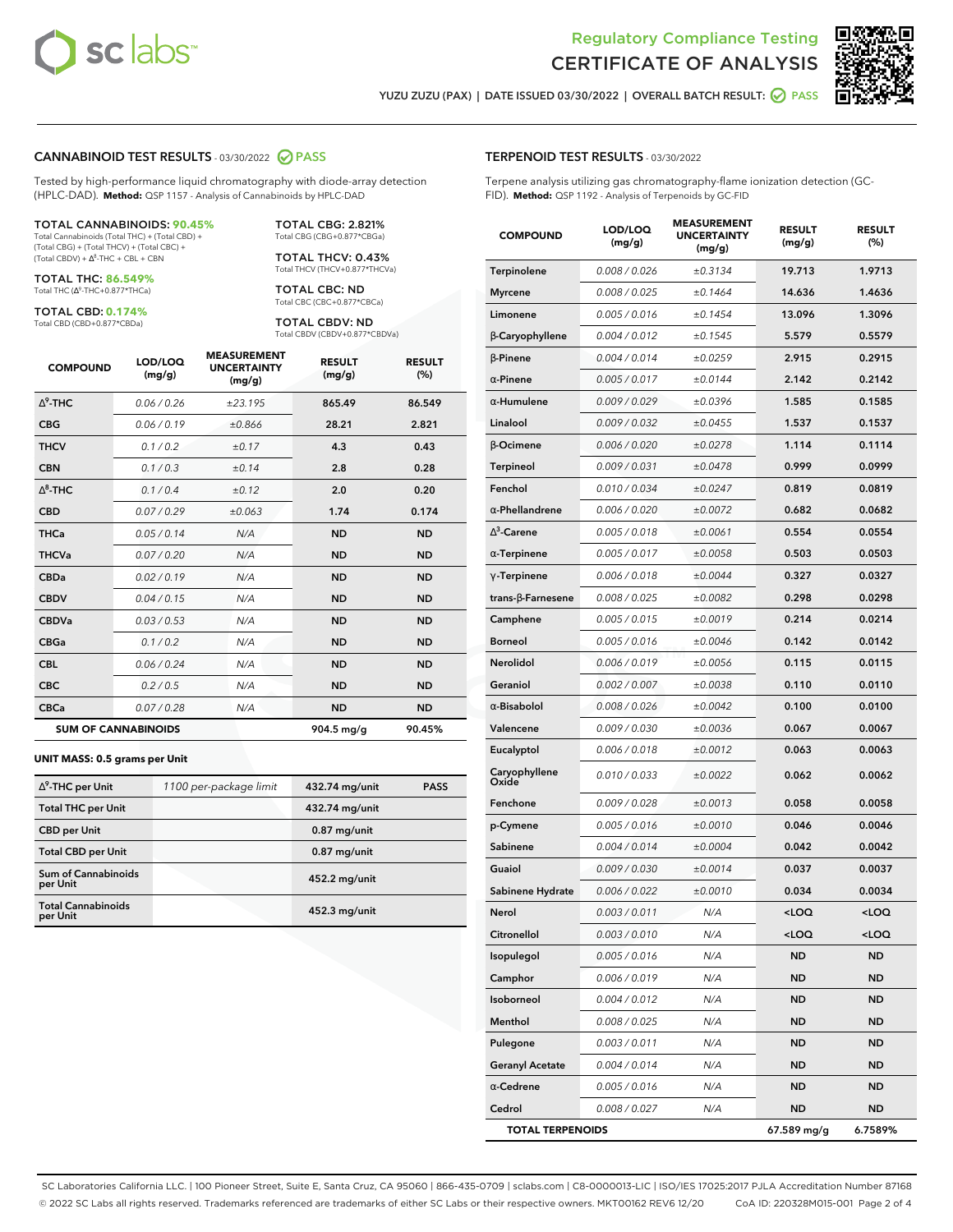



**YUZU ZUZU (PAX) | DATE ISSUED 03/30/2022 | OVERALL BATCH RESULT: PASS**

# **CATEGORY 1 PESTICIDE TEST RESULTS** - 03/30/2022 **PASS**

Pesticide and plant growth regulator analysis utilizing high-performance liquid chromatography-mass spectrometry (HPLC-MS) or gas chromatography-mass spectrometry (GC-MS). \*GC-MS utilized where indicated. **Method:** QSP 1212 - Analysis of Pesticides and Mycotoxins by LC-MS or QSP 1213 - Analysis of Pesticides by GC-MS

| 0.03 / 0.08<br>Aldicarb<br>$\ge$ LOD<br>N/A<br><b>ND</b><br><b>PASS</b><br>Carbofuran<br>0.02 / 0.05<br><b>ND</b><br>$\ge$ LOD<br>N/A<br><b>PASS</b><br>Chlordane*<br>0.03 / 0.08<br>$\ge$ LOD<br>N/A<br><b>ND</b><br><b>PASS</b><br>Chlorfenapyr*<br>0.03/0.10<br>N/A<br><b>ND</b><br><b>PASS</b><br>≥ LOD<br>Chlorpyrifos<br>0.02/0.06<br>$>$ LOD<br>N/A<br><b>ND</b><br><b>PASS</b><br>0.02 / 0.07<br>N/A<br><b>ND</b><br>Coumaphos<br>$\geq$ LOD<br><b>PASS</b><br>Daminozide<br>0.02 / 0.07<br><b>ND</b><br>$\ge$ LOD<br>N/A<br><b>PASS</b><br><b>Dichlorvos</b><br>0.03/0.09<br>N/A<br><b>ND</b><br>$>$ LOD<br><b>PASS</b><br>(DDVP)<br>Dimethoate<br>0.03 / 0.08<br>N/A<br><b>ND</b><br><b>PASS</b><br>$>$ LOD<br><b>ND</b><br><b>PASS</b><br>0.03/0.10<br>$\geq$ LOD<br>N/A<br>Ethoprophos<br>0.02 / 0.06<br>N/A<br><b>ND</b><br><b>PASS</b><br>Etofenprox<br>$\geq$ LOD<br>0.03 / 0.08<br>N/A<br><b>ND</b><br><b>PASS</b><br>Fenoxycarb<br>$\geq$ LOD<br>0.03 / 0.08<br>N/A<br><b>ND</b><br><b>PASS</b><br>Fipronil<br>$\geq$ LOD<br>Imazalil<br>0.02 / 0.06<br>$>$ LOD<br>N/A<br><b>ND</b><br><b>PASS</b><br><b>Methiocarb</b><br>0.02 / 0.07<br><b>ND</b><br><b>PASS</b><br>$>$ LOD<br>N/A<br>0.03/0.10<br>N/A<br><b>ND</b><br><b>PASS</b><br>Parathion-methyl<br>$\geq$ LOD<br>0.03/0.09<br>$\ge$ LOD<br>N/A<br><b>ND</b><br><b>PASS</b><br><b>Mevinphos</b><br>Paclobutrazol<br>0.02 / 0.05<br>N/A<br><b>ND</b><br><b>PASS</b><br>$\geq$ LOD<br>0.03/0.09<br>$>$ LOD<br>N/A<br><b>ND</b><br><b>PASS</b><br>Propoxur<br>0.03 / 0.08<br>$\ge$ LOD<br>N/A<br><b>ND</b><br><b>PASS</b><br>Spiroxamine<br>0.03/0.10<br>$\ge$ LOD<br>N/A<br><b>ND</b><br><b>PASS</b><br><b>Thiacloprid</b> | <b>COMPOUND</b> | LOD/LOQ<br>$(\mu g/g)$ | <b>ACTION</b><br><b>LIMIT</b><br>$(\mu g/g)$ | <b>MEASUREMENT</b><br><b>UNCERTAINTY</b><br>$(\mu g/g)$ | <b>RESULT</b><br>$(\mu g/g)$ | <b>RESULT</b> |
|---------------------------------------------------------------------------------------------------------------------------------------------------------------------------------------------------------------------------------------------------------------------------------------------------------------------------------------------------------------------------------------------------------------------------------------------------------------------------------------------------------------------------------------------------------------------------------------------------------------------------------------------------------------------------------------------------------------------------------------------------------------------------------------------------------------------------------------------------------------------------------------------------------------------------------------------------------------------------------------------------------------------------------------------------------------------------------------------------------------------------------------------------------------------------------------------------------------------------------------------------------------------------------------------------------------------------------------------------------------------------------------------------------------------------------------------------------------------------------------------------------------------------------------------------------------------------------------------------------------------------------------------------------------------------------------------------|-----------------|------------------------|----------------------------------------------|---------------------------------------------------------|------------------------------|---------------|
|                                                                                                                                                                                                                                                                                                                                                                                                                                                                                                                                                                                                                                                                                                                                                                                                                                                                                                                                                                                                                                                                                                                                                                                                                                                                                                                                                                                                                                                                                                                                                                                                                                                                                                   |                 |                        |                                              |                                                         |                              |               |
|                                                                                                                                                                                                                                                                                                                                                                                                                                                                                                                                                                                                                                                                                                                                                                                                                                                                                                                                                                                                                                                                                                                                                                                                                                                                                                                                                                                                                                                                                                                                                                                                                                                                                                   |                 |                        |                                              |                                                         |                              |               |
|                                                                                                                                                                                                                                                                                                                                                                                                                                                                                                                                                                                                                                                                                                                                                                                                                                                                                                                                                                                                                                                                                                                                                                                                                                                                                                                                                                                                                                                                                                                                                                                                                                                                                                   |                 |                        |                                              |                                                         |                              |               |
|                                                                                                                                                                                                                                                                                                                                                                                                                                                                                                                                                                                                                                                                                                                                                                                                                                                                                                                                                                                                                                                                                                                                                                                                                                                                                                                                                                                                                                                                                                                                                                                                                                                                                                   |                 |                        |                                              |                                                         |                              |               |
|                                                                                                                                                                                                                                                                                                                                                                                                                                                                                                                                                                                                                                                                                                                                                                                                                                                                                                                                                                                                                                                                                                                                                                                                                                                                                                                                                                                                                                                                                                                                                                                                                                                                                                   |                 |                        |                                              |                                                         |                              |               |
|                                                                                                                                                                                                                                                                                                                                                                                                                                                                                                                                                                                                                                                                                                                                                                                                                                                                                                                                                                                                                                                                                                                                                                                                                                                                                                                                                                                                                                                                                                                                                                                                                                                                                                   |                 |                        |                                              |                                                         |                              |               |
|                                                                                                                                                                                                                                                                                                                                                                                                                                                                                                                                                                                                                                                                                                                                                                                                                                                                                                                                                                                                                                                                                                                                                                                                                                                                                                                                                                                                                                                                                                                                                                                                                                                                                                   |                 |                        |                                              |                                                         |                              |               |
|                                                                                                                                                                                                                                                                                                                                                                                                                                                                                                                                                                                                                                                                                                                                                                                                                                                                                                                                                                                                                                                                                                                                                                                                                                                                                                                                                                                                                                                                                                                                                                                                                                                                                                   |                 |                        |                                              |                                                         |                              |               |
|                                                                                                                                                                                                                                                                                                                                                                                                                                                                                                                                                                                                                                                                                                                                                                                                                                                                                                                                                                                                                                                                                                                                                                                                                                                                                                                                                                                                                                                                                                                                                                                                                                                                                                   |                 |                        |                                              |                                                         |                              |               |
|                                                                                                                                                                                                                                                                                                                                                                                                                                                                                                                                                                                                                                                                                                                                                                                                                                                                                                                                                                                                                                                                                                                                                                                                                                                                                                                                                                                                                                                                                                                                                                                                                                                                                                   |                 |                        |                                              |                                                         |                              |               |
|                                                                                                                                                                                                                                                                                                                                                                                                                                                                                                                                                                                                                                                                                                                                                                                                                                                                                                                                                                                                                                                                                                                                                                                                                                                                                                                                                                                                                                                                                                                                                                                                                                                                                                   |                 |                        |                                              |                                                         |                              |               |
|                                                                                                                                                                                                                                                                                                                                                                                                                                                                                                                                                                                                                                                                                                                                                                                                                                                                                                                                                                                                                                                                                                                                                                                                                                                                                                                                                                                                                                                                                                                                                                                                                                                                                                   |                 |                        |                                              |                                                         |                              |               |
|                                                                                                                                                                                                                                                                                                                                                                                                                                                                                                                                                                                                                                                                                                                                                                                                                                                                                                                                                                                                                                                                                                                                                                                                                                                                                                                                                                                                                                                                                                                                                                                                                                                                                                   |                 |                        |                                              |                                                         |                              |               |
|                                                                                                                                                                                                                                                                                                                                                                                                                                                                                                                                                                                                                                                                                                                                                                                                                                                                                                                                                                                                                                                                                                                                                                                                                                                                                                                                                                                                                                                                                                                                                                                                                                                                                                   |                 |                        |                                              |                                                         |                              |               |
|                                                                                                                                                                                                                                                                                                                                                                                                                                                                                                                                                                                                                                                                                                                                                                                                                                                                                                                                                                                                                                                                                                                                                                                                                                                                                                                                                                                                                                                                                                                                                                                                                                                                                                   |                 |                        |                                              |                                                         |                              |               |
|                                                                                                                                                                                                                                                                                                                                                                                                                                                                                                                                                                                                                                                                                                                                                                                                                                                                                                                                                                                                                                                                                                                                                                                                                                                                                                                                                                                                                                                                                                                                                                                                                                                                                                   |                 |                        |                                              |                                                         |                              |               |
|                                                                                                                                                                                                                                                                                                                                                                                                                                                                                                                                                                                                                                                                                                                                                                                                                                                                                                                                                                                                                                                                                                                                                                                                                                                                                                                                                                                                                                                                                                                                                                                                                                                                                                   |                 |                        |                                              |                                                         |                              |               |
|                                                                                                                                                                                                                                                                                                                                                                                                                                                                                                                                                                                                                                                                                                                                                                                                                                                                                                                                                                                                                                                                                                                                                                                                                                                                                                                                                                                                                                                                                                                                                                                                                                                                                                   |                 |                        |                                              |                                                         |                              |               |
|                                                                                                                                                                                                                                                                                                                                                                                                                                                                                                                                                                                                                                                                                                                                                                                                                                                                                                                                                                                                                                                                                                                                                                                                                                                                                                                                                                                                                                                                                                                                                                                                                                                                                                   |                 |                        |                                              |                                                         |                              |               |
|                                                                                                                                                                                                                                                                                                                                                                                                                                                                                                                                                                                                                                                                                                                                                                                                                                                                                                                                                                                                                                                                                                                                                                                                                                                                                                                                                                                                                                                                                                                                                                                                                                                                                                   |                 |                        |                                              |                                                         |                              |               |
|                                                                                                                                                                                                                                                                                                                                                                                                                                                                                                                                                                                                                                                                                                                                                                                                                                                                                                                                                                                                                                                                                                                                                                                                                                                                                                                                                                                                                                                                                                                                                                                                                                                                                                   |                 |                        |                                              |                                                         |                              |               |

# **CATEGORY 2 PESTICIDE TEST RESULTS** - 03/30/2022 **PASS**

| <b>COMPOUND</b>          | LOD/LOO<br>$(\mu g/g)$ | <b>ACTION</b><br><b>LIMIT</b><br>(µg/g) | <b>MEASUREMENT</b><br><b>UNCERTAINTY</b><br>$(\mu g/g)$ | <b>RESULT</b><br>$(\mu g/g)$ | <b>RESULT</b> |  |
|--------------------------|------------------------|-----------------------------------------|---------------------------------------------------------|------------------------------|---------------|--|
| Abamectin                | 0.03/0.10              | 0.1                                     | N/A                                                     | <b>ND</b>                    | <b>PASS</b>   |  |
| Acephate                 | 0.02/0.07              | 0.1                                     | N/A                                                     | <b>ND</b>                    | <b>PASS</b>   |  |
| Acequinocyl              | 0.02/0.07              | 0.1                                     | N/A                                                     | <b>ND</b>                    | <b>PASS</b>   |  |
| Acetamiprid              | 0.02/0.05              | 0.1                                     | N/A                                                     | <b>ND</b>                    | <b>PASS</b>   |  |
| Azoxystrobin             | 0.02/0.07              | 0.1                                     | N/A                                                     | <b>ND</b>                    | <b>PASS</b>   |  |
| <b>Bifenazate</b>        | 0.01/0.04              | 0.1                                     | N/A                                                     | <b>ND</b>                    | <b>PASS</b>   |  |
| <b>Bifenthrin</b>        | 0.02/0.05              | 3                                       | N/A                                                     | <b>ND</b>                    | <b>PASS</b>   |  |
| <b>Boscalid</b>          | 0.03/0.09              | 0.1                                     | N/A                                                     | <b>ND</b>                    | <b>PASS</b>   |  |
| Captan                   | 0.19/0.57              | 0.7                                     | N/A                                                     | <b>ND</b>                    | <b>PASS</b>   |  |
| Carbaryl                 | 0.02/0.06              | 0.5                                     | N/A                                                     | <b>ND</b>                    | <b>PASS</b>   |  |
| Chlorantranilip-<br>role | 0.04/0.12              | 10                                      | N/A                                                     | <b>ND</b>                    | <b>PASS</b>   |  |
| Clofentezine             | 0.03/0.09              | 0.1                                     | N/A                                                     | <b>ND</b>                    | <b>PASS</b>   |  |

# **CATEGORY 2 PESTICIDE TEST RESULTS** - 03/30/2022 continued

| <b>COMPOUND</b>               | LOD/LOQ<br>(µg/g) | <b>ACTION</b><br><b>LIMIT</b><br>(µg/g) | <b>MEASUREMENT</b><br><b>UNCERTAINTY</b><br>$(\mu g/g)$ | <b>RESULT</b><br>(µg/g) | <b>RESULT</b> |
|-------------------------------|-------------------|-----------------------------------------|---------------------------------------------------------|-------------------------|---------------|
| Cyfluthrin                    | 0.12 / 0.38       | $\overline{c}$                          | N/A                                                     | <b>ND</b>               | <b>PASS</b>   |
| Cypermethrin                  | 0.11 / 0.32       | $\mathcal{I}$                           | N/A                                                     | <b>ND</b>               | <b>PASS</b>   |
| <b>Diazinon</b>               | 0.02 / 0.05       | 0.1                                     | N/A                                                     | <b>ND</b>               | <b>PASS</b>   |
| Dimethomorph                  | 0.03 / 0.09       | 2                                       | N/A                                                     | <b>ND</b>               | PASS          |
| Etoxazole                     | 0.02 / 0.06       | 0.1                                     | N/A                                                     | <b>ND</b>               | <b>PASS</b>   |
| Fenhexamid                    | 0.03 / 0.09       | 0.1                                     | N/A                                                     | <b>ND</b>               | <b>PASS</b>   |
| Fenpyroximate                 | 0.02 / 0.06       | 0.1                                     | N/A                                                     | <b>ND</b>               | <b>PASS</b>   |
| Flonicamid                    | 0.03 / 0.10       | 0.1                                     | N/A                                                     | ND                      | PASS          |
| Fludioxonil                   | 0.03 / 0.10       | 0.1                                     | N/A                                                     | <b>ND</b>               | <b>PASS</b>   |
| Hexythiazox                   | 0.02 / 0.07       | 0.1                                     | N/A                                                     | <b>ND</b>               | <b>PASS</b>   |
| Imidacloprid                  | 0.04 / 0.11       | 5                                       | N/A                                                     | <b>ND</b>               | <b>PASS</b>   |
| Kresoxim-methyl               | 0.02 / 0.07       | 0.1                                     | N/A                                                     | <b>ND</b>               | <b>PASS</b>   |
| <b>Malathion</b>              | 0.03 / 0.09       | 0.5                                     | N/A                                                     | <b>ND</b>               | PASS          |
| Metalaxyl                     | 0.02 / 0.07       | $\overline{c}$                          | N/A                                                     | <b>ND</b>               | <b>PASS</b>   |
| Methomyl                      | 0.03 / 0.10       | $\mathcal{I}$                           | N/A                                                     | <b>ND</b>               | <b>PASS</b>   |
| Myclobutanil                  | 0.03 / 0.09       | 0.1                                     | N/A                                                     | <b>ND</b>               | <b>PASS</b>   |
| Naled                         | 0.02 / 0.07       | 0.1                                     | N/A                                                     | ND                      | <b>PASS</b>   |
| Oxamyl                        | 0.04 / 0.11       | 0.5                                     | N/A                                                     | ND                      | PASS          |
| Pentachloronitro-<br>benzene* | 0.03/0.09         | 0.1                                     | N/A                                                     | <b>ND</b>               | <b>PASS</b>   |
| Permethrin                    | 0.04 / 0.12       | 0.5                                     | N/A                                                     | ND                      | <b>PASS</b>   |
| Phosmet                       | 0.03 / 0.10       | 0.1                                     | N/A                                                     | ND                      | <b>PASS</b>   |
| Piperonyl<br><b>Butoxide</b>  | 0.02 / 0.07       | 3                                       | N/A                                                     | ND                      | <b>PASS</b>   |
| Prallethrin                   | 0.03 / 0.08       | 0.1                                     | N/A                                                     | <b>ND</b>               | <b>PASS</b>   |
| Propiconazole                 | 0.02 / 0.07       | 0.1                                     | N/A                                                     | ND                      | PASS          |
| Pyrethrins                    | 0.04 / 0.12       | 0.5                                     | N/A                                                     | ND                      | PASS          |
| Pyridaben                     | 0.02 / 0.07       | 0.1                                     | N/A                                                     | ND                      | <b>PASS</b>   |
| Spinetoram                    | 0.02 / 0.07       | 0.1                                     | N/A                                                     | <b>ND</b>               | PASS          |
| Spinosad                      | 0.02 / 0.07       | 0.1                                     | N/A                                                     | <b>ND</b>               | <b>PASS</b>   |
| Spiromesifen                  | 0.02 / 0.05       | 0.1                                     | N/A                                                     | <b>ND</b>               | <b>PASS</b>   |
| Spirotetramat                 | 0.02 / 0.06       | 0.1                                     | N/A                                                     | ND                      | <b>PASS</b>   |
| Tebuconazole                  | 0.02 / 0.07       | 0.1                                     | N/A                                                     | ND                      | <b>PASS</b>   |
| Thiamethoxam                  | 0.03 / 0.10       | 5                                       | N/A                                                     | <b>ND</b>               | <b>PASS</b>   |
| Trifloxystrobin               | 0.03 / 0.08       | 0.1                                     | N/A                                                     | <b>ND</b>               | <b>PASS</b>   |

SC Laboratories California LLC. | 100 Pioneer Street, Suite E, Santa Cruz, CA 95060 | 866-435-0709 | sclabs.com | C8-0000013-LIC | ISO/IES 17025:2017 PJLA Accreditation Number 87168 © 2022 SC Labs all rights reserved. Trademarks referenced are trademarks of either SC Labs or their respective owners. MKT00162 REV6 12/20 CoA ID: 220328M015-001 Page 3 of 4